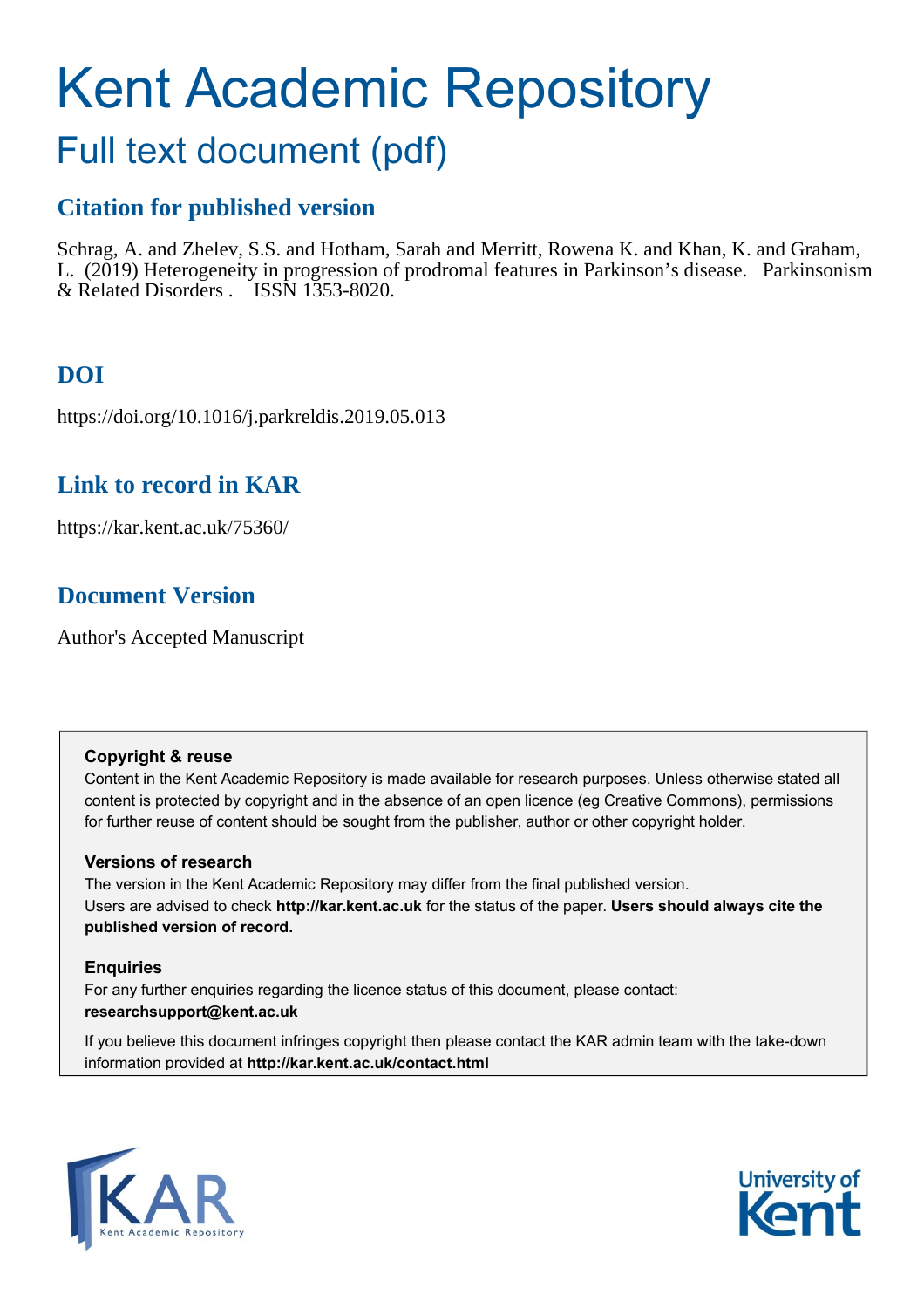#### **Heterogeneity in progression of prodromal features in Parkinson's disease**

Schrag A FRCP, PhD<sup>1\*</sup>, Zhelev S S, MSc<sup>1</sup>, Hotham S PhD<sup>2</sup>, Merritt R D.Phil<sup>2</sup>, Khan

K MSc<sup>1</sup>, Graham L. Ms $^3$ 

<sup>1</sup>UCL Institute of Neurology, Royal Free Campus, University College London, London NW3 2PF: <sup>2</sup>Centre for Health Services Studies, University of Kent, <sup>3</sup>European Parkinson's Disease Association

\*Corresponding author Word count: abstract: 249, manuscript 1,831, 4 tables, 1 figure Running title: Symptom patterns in prediagnostic PD Keywords: Parkinson's disease; Prediagnostic phase; Subtypes; symptom complex; progression

Address for correspondence: Prof. Anette Schrag, Department of Clinical Neurosciences, UCL Institute of Neurology, Royal Free Campus, University College London, London NW3 2PF; tel: (+44) 20 7794 0500, a.schrag@ucl.ac.uk

Relevant conflicts of interest/financial disclosures: None Funding sources for study: The My PD Journey was supported by [AbbVie](http://www.abbvie.co.uk/) Inc.. AS was supported by the National Institute for Health Research UCL/H Biomedical Research Centre and the EU Joint Neurodegenerative Diseases Research Programme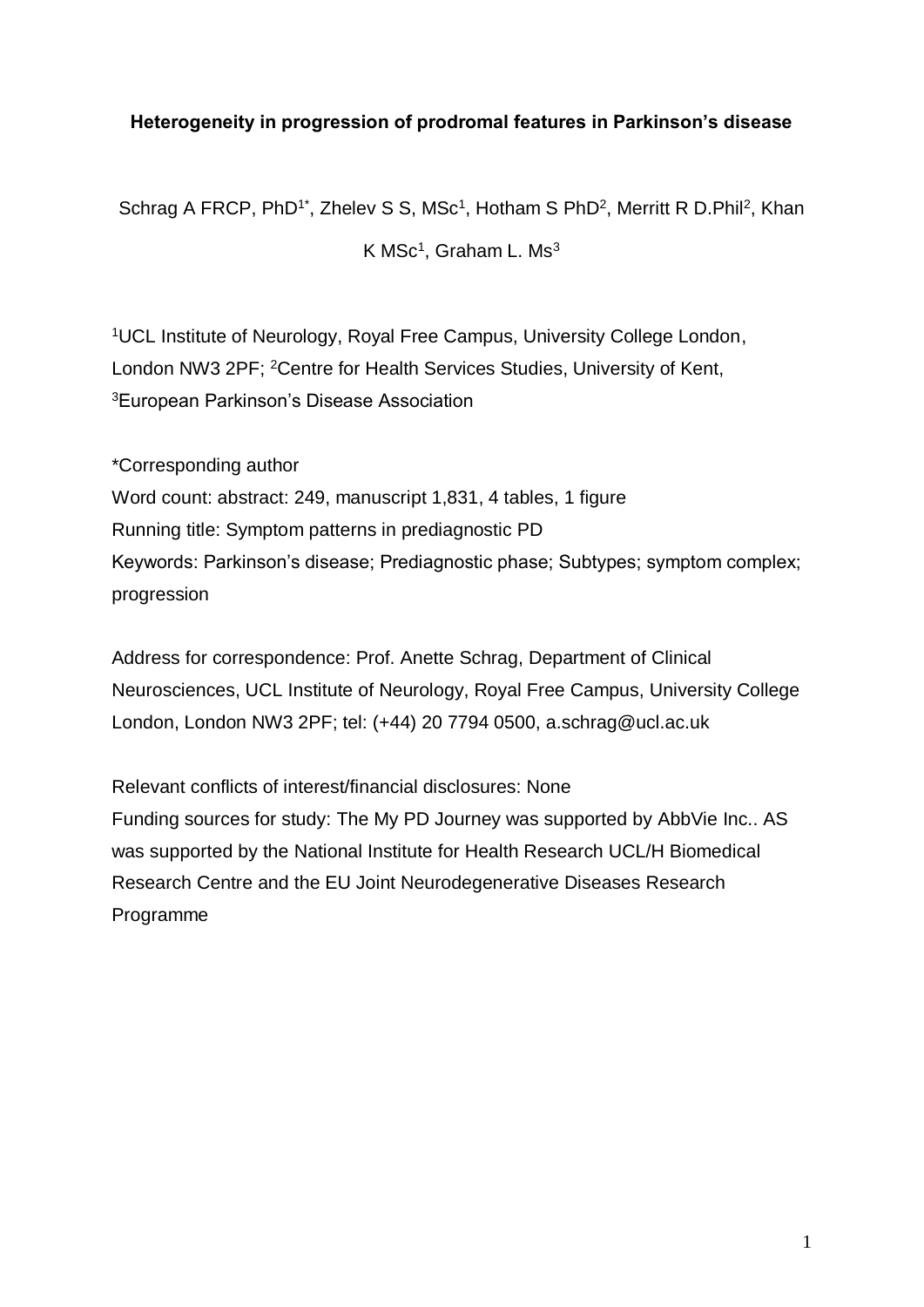#### **Abstract**

**Background** In the pre-diagnostic phase of Parkinson's disease (PD), a range of motor and non-motor symptoms can occur. However, there is considerable variability in their onset and currently little information exists on the pattern of progression of clinical features before diagnosis.

**Methods** We analysed data from a survey amongst patients with PD from 11 European countries by the European Parkinson's Disease Association. They completed questions on first occurrence of 21 pre-diagnostic features. A principal component analysis (PCA) with varimax rotation was performed to determine the cooccurrence of these features.

**Findings** 1,467 patients were included. Changes in movement were the most commonly reported features up to 4 years before diagnosis. However, at five or more years before diagnosis loss of sense of smell, sleep problems, fatigue and other nonmotor features had been experienced most frequently. PCA of pre-diagnostic features' duration revealed three factors with eigenvalues over Kaiser's criterion of 1: a) a neuropsychiatric factor comprised of anxiety, depression, apathy, stress, and sleep problems; b) an axial factor defined by difficulty eating and/or swallowing problems, freezing, and falls/balance problems; and c) a motor factor with additional non-motor features. Bladder/bowel problems and tremor had low factor loadings on all components. However, in those with disease duration less than 5 years the autonomic features were associated with the axial factor and tremor loaded on both the motor and psychiatric symptom factors.

**Interpretation** The identified symptom complexes in the pre-diagnostic stage of PD may be reflective of a shared pattern of pathological disease progression.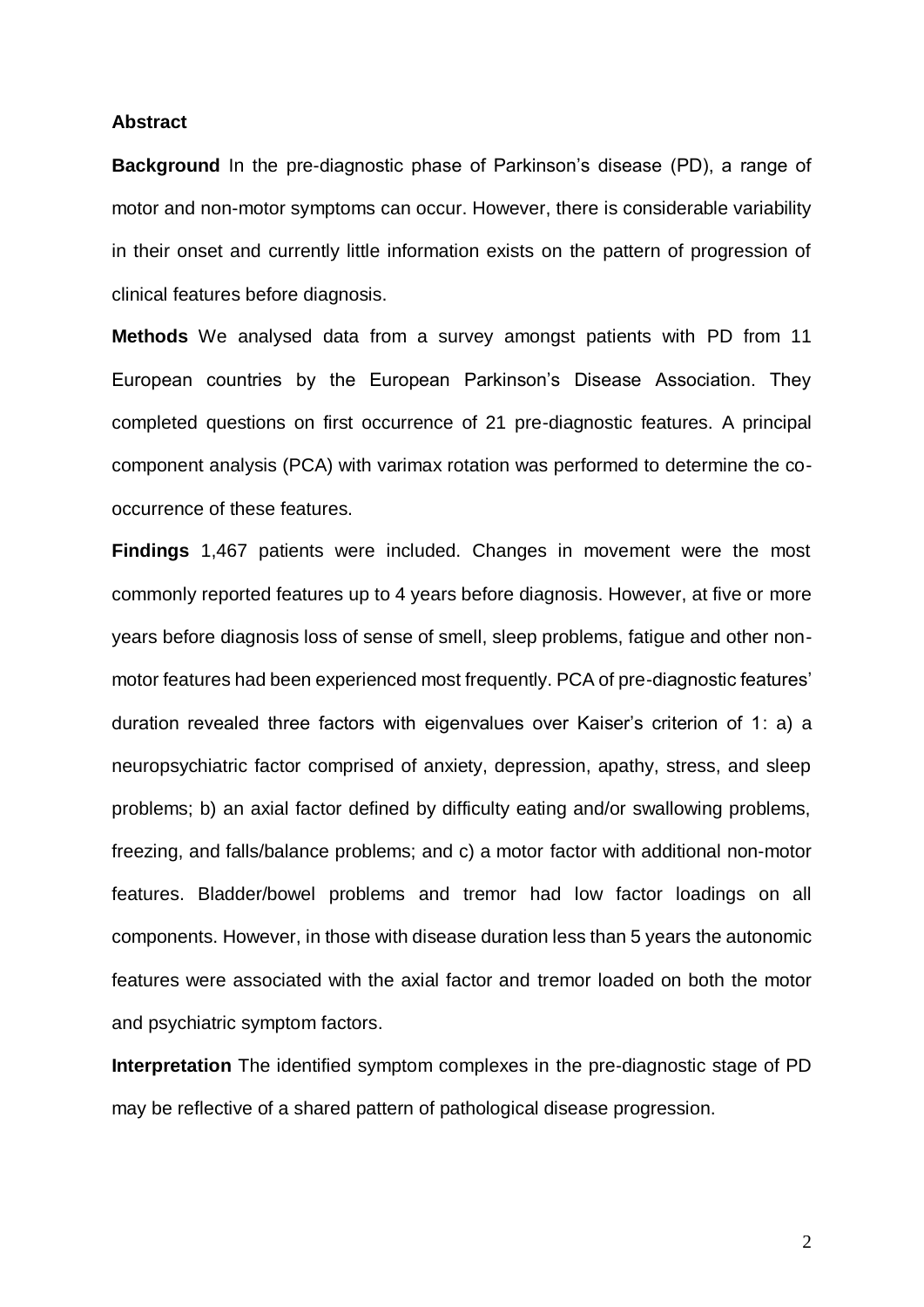#### **Introduction**

Non-motor and subtle motor features of Parkinson's disease (PD) can begin several years before a diagnosis of PD is made (1). However, there is considerable interindividual variability and whilst some patients experience predominantly tremor or motor problems before diagnosis, others have olfactory loss, autonomic, cognitive, sleep-related, or psychiatric features, and these initial symptoms may reflect early involvement of different pathological areas (2) (3) (4). In established PD, subgroups with different clinical phenotypes, reflecting underlying sequential biological pathways and clinical progression rates, have been proposed (3). However, there is little information on the pattern and simultaneous occurrence of different symptoms in the pre-diagnostic phase. In an attempt to address this gap in knowledge we analysed data from a large number of patients with PD reporting the duration of their first symptoms before diagnosis to identify patterns of symptom progression in the prediagnostic phase.

#### **Methods**

Data were extracted from a survey conducted by the European Parkinson's Disease Association (EPDA) in 11 European countries (5). This included questions on first symptoms and their duration before diagnosis. Participants were recruited through PD associations in Germany, France, Netherlands, Sweden, UK, Slovenia, Spain, Italy, Hungary, Ireland, and Denmark. The survey was completed online in all countries apart from patients in Slovenia, where hard copies were distributed because of restricted access to the internet. Data were collected from 1st November 2014 to 12<sup>th</sup> January 2015.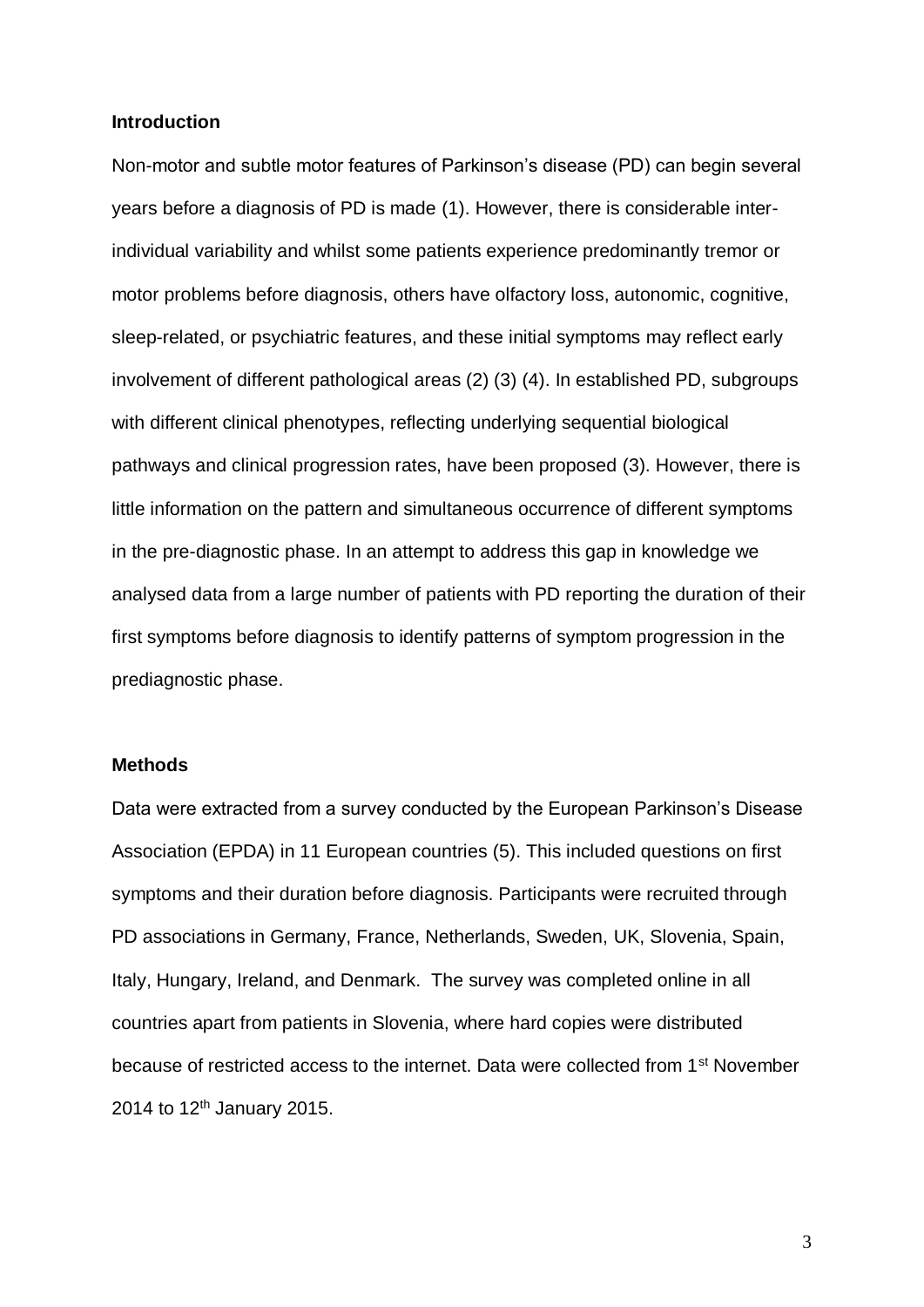#### *Assessments*

The self-administered survey included questions on demographics, country, disease duration and questions about the presence of symptoms and their duration before diagnosis. These included loss of smell or taste, sleep problems, low blood pressure or dizziness, bladder and bowel problems, skin and/or sweating problems, pain, thinking or memory problems, anxiety, apathy, depression, feeling of stress, slowness of movement, changes in movements (including arm swing), falls (balance problems), freezing, communication problems (including speech and handwriting), difficulty eating and/or swallowing, muscle cramps, rigidity (stiffness), fatigue and tremor. For each symptom, duration of symptoms before diagnosis was reported as: less than one year, 1 to 2 years, 3 to 4 years, or 5 years or more before diagnosis, or symptom not preceding diagnosis.

#### *Statistical analysis*

Descriptive data are presented as percentages and medians for each symptom. A factor analysis of the 21 pre-diagnostic symptoms using the principal component method with varimax rotation was performed to establish the underlying dimensions of co- occurrence, which might reflect underlying pathological substrates. Factor loadings were determined using a cut-off for at least fair loading (<0.45) (6, 7). Factors with eigenvalues over Kaiser's criterion of 1 were retained and the percentage of variance of the data explained calculated (Figure 1 supplementary material). As recall bias may affect the results particularly in those with disease onset more than 5 years ago, we also undertook at sensitivity analysis excluding those with a disease duration of 5 years or more.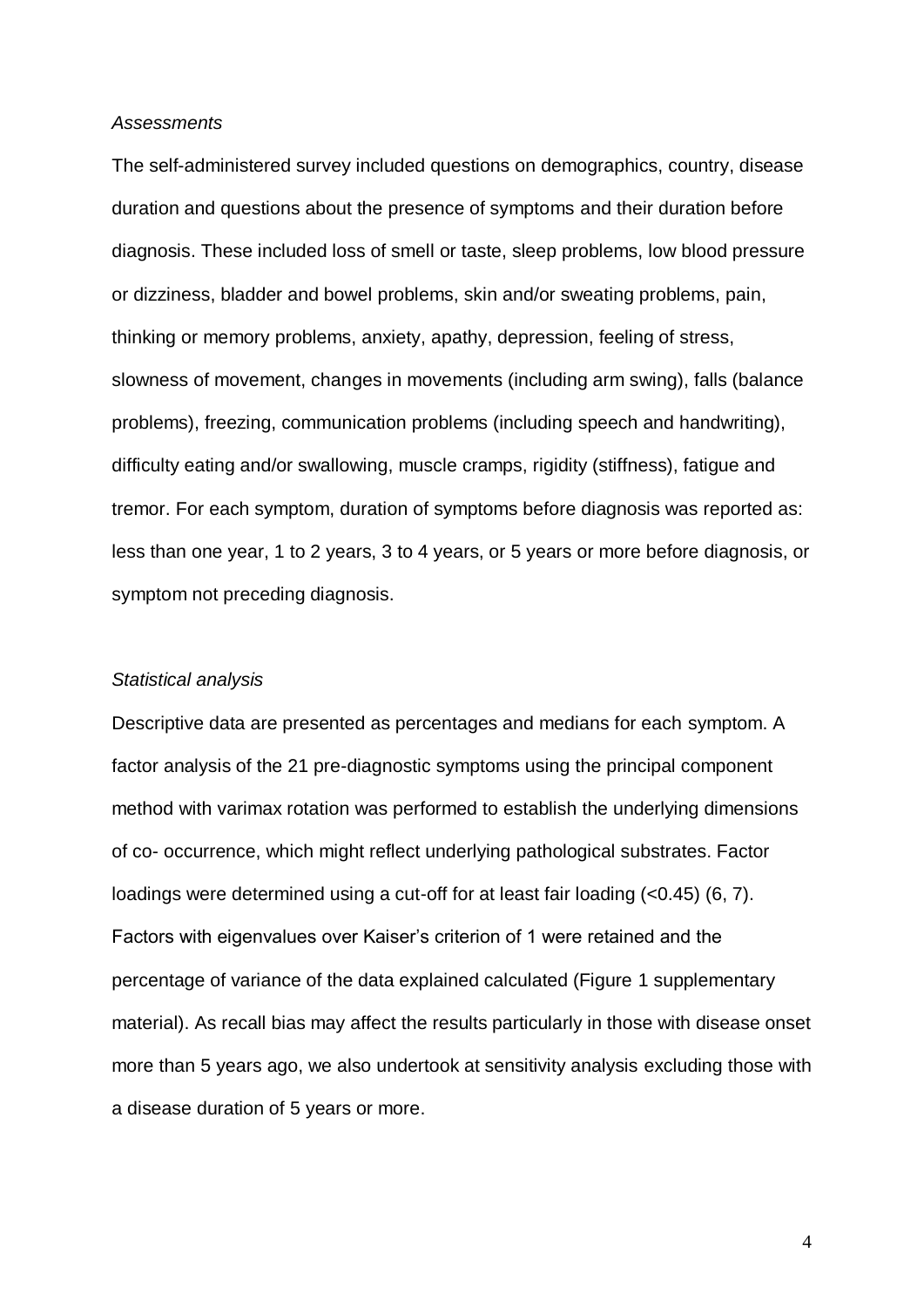Ethics approval for the analysis was given by the UCL Research Ethics Committee (14295/001).

#### **Results**

1775 participants completed the survey. Data for the analysis were available for 1467 patients excluding those that did not fully complete the scale of 21 symptoms (n=130) or gave impossible or contradictory information on age and disease duration (n=178). Table 1 below shows the demographic profile of participants and table 1 supplementary material that of participants with <5 years duration only.

#### Symptoms experienced before diagnosis

The number of patients that had experienced each symptom before diagnosis is presented in figure 1, and their occurrence by time before diagnosis in table 2. The most commonly reported symptoms before diagnosis overall were changes in gait (80.2 %), slowness of movement (60.5 %), tremor (57.3 %), stiffness/rigidity (54.7 %), fatigue (53.9 %) and communication problems (including speech/handwriting), (53.5 %). At more than 5 years before diagnosis, on the other hand, the most frequently experienced symptom was loss of smell (15.1%), followed by sleep problems (11.5%), fatigue (11.3%), stress (11%) and bladder/bowel problems (10.4%). Tremor and slowness of movement most commonly occurred in the 2 years before diagnosis. In the subgroup of those with <5 years duration results were similar (suppl table 2).

#### Factor Analysis of pre-diagnostic symptoms

Exploratory factor analysis revealed three factors with eigenvalues over Kaiser's criterion of 1 indicating co-occurrence of symptoms: *A neuropsychiatric symptom*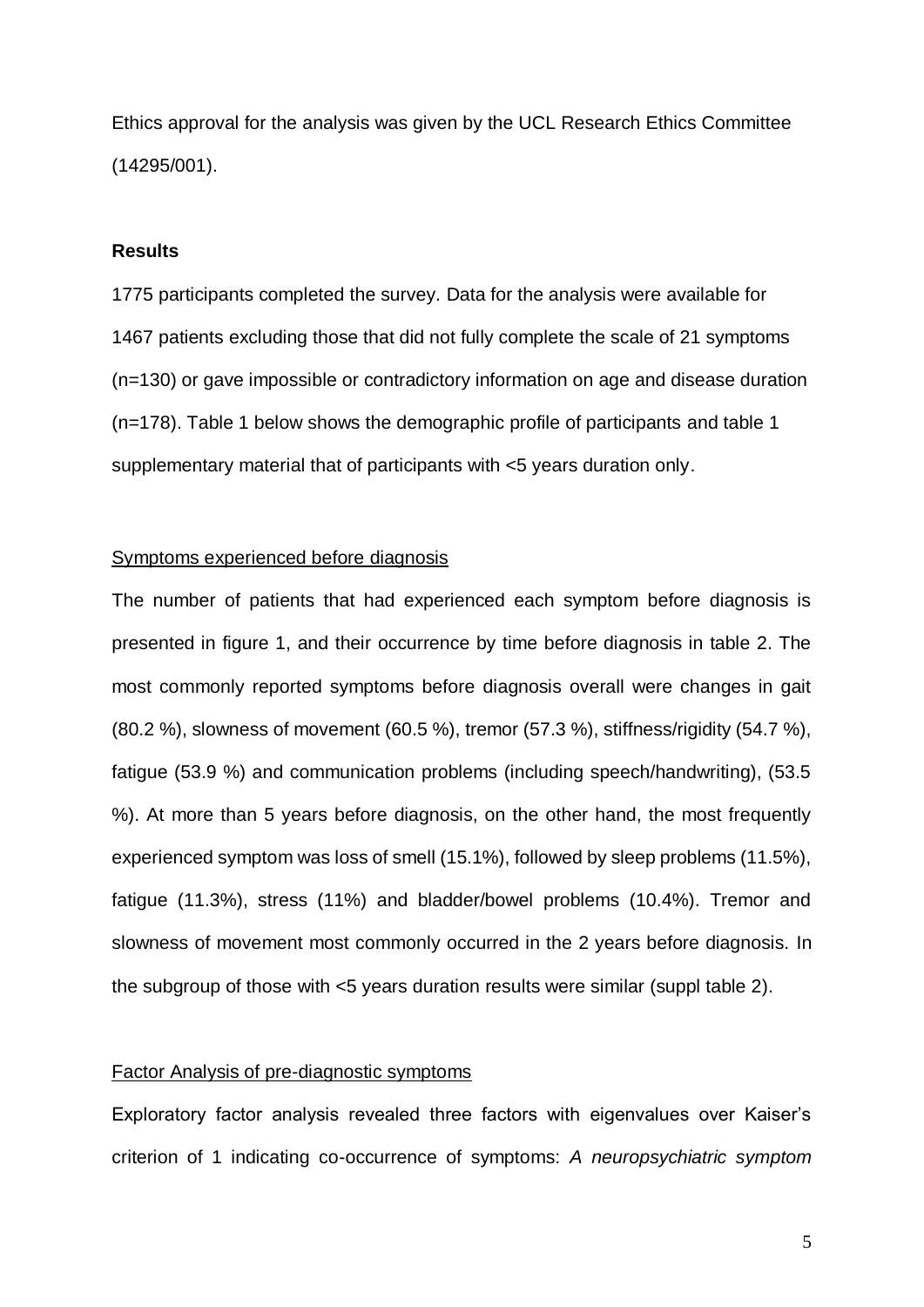*complex* of anxiety, depression, apathy, stress, and sleep problems; an *axial motor symptom complex* including freezing, falls/balance problems, difficulty eating and/or swallowing, slowness of movement and communication (speech/handwriting) problems; and a *motor factor that also included sensory, cognitive and autonomic nonmotor features,* encompassing slowness of movement, fatigue, rigidity/stiffness, muscle cramps, pain, changes in movement (including arm swing), speech/handwriting problems, loss of smell or taste, thinking or memory problems, stress, sleep disturbances, skin and/or sweating problems, and low blood pressure or dizziness. *Tremor* and *bladder/bowel problems* had low factor loading on all components. However, in the sensitivity analysis restricted to those with a diagnosis within 5 years, bladder and bowel problems and low blood pressure./dizziness also loaded on the axial factor, and tremor loaded on both motor and psychiatric symptom factors. The motor factor split into two factors characterised by slowness of movement and fatigue: one including rigidity, muscle cramps, pain, sleeping problems and stress, and another including changes in movement (including arm swing), speech/handwriting problems, tremor, thinking or memory problems and loss of sense of smell or taste. Factor loadings are shown in table 3 (whole cohort) and 4 (participants within 5 years of diagnosis).

#### **Discussion**

The symptoms most frequently noted by patients in the pre-diagnostic phase of PD, when reported retrospectively in this large cohort of patients with PD, were related to disturbances of motor function, reflecting the classical features leading to a diagnosis of PD. Tremor and slowness most commonly occurred relatively shortly before diagnosis. However, the feature most frequently reported more than 5 years before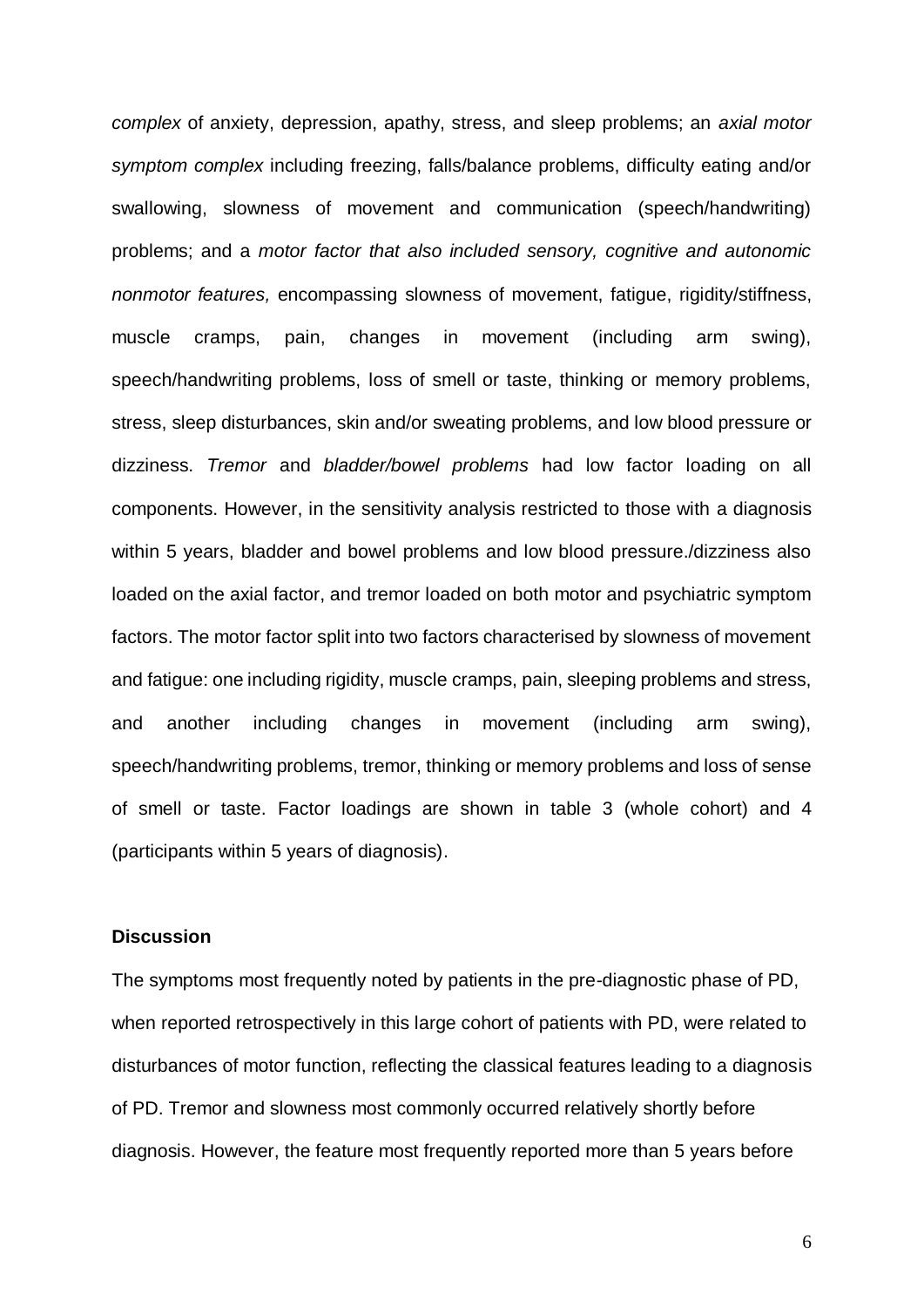diagnosis was loss of smell followed by other pre-diagnostic features, including sleep disturbances, fatigue, stress, and bladder and bowel problems, before slowness and changes in movement were noted. Many of these, such as fatigue, bladder and bowel problems, and sleep disturbances, are frequently reported in non-PD patients, but are also clinical features that can predate motor features in the general population (1). Whilst our study design does not allow definite attribution of these complaints to PD, their occurrence in the five years before PD diagnosis is consistent with previous reports (1). Loss of sense of smell in the absence of causative local pathology or medication is relatively specific as a preclinical feature of neurodegenerative disease, but other neurodegenerative diseases can also be associated with this feature (8).

There were at least three distinct initial symptom complexes in this population: Neuropsychiatric features (anxiety, depression, apathy, sleep disturbances and stress) were experienced together, consistent with their known overlapping clinical phenomenology and pathophysiology. Similarly, axial features (falls/balance problems, difficulty eating and/or swallowing, communication (speech/handwriting) problems, and slowness of movement) which may be seen together in more aggressive subtypes of parkinsonism occurred together, suggesting a shared underlying pathology, possibly within midbrain neurodegeneration (9). This explanation is also suggested by the finding that in the analysis restricted to those with a shorter time since diagnosis the autonomic features of low blood pressure or dizziness and bladder and bowel problems loaded onto the same factor as axial features. The largest factor included all other features related to motor impairment as well as cognitive, sensory and autonomic features. However, the sensitivity analysis suggested that motor features related to rigidity and pain, as well as sleep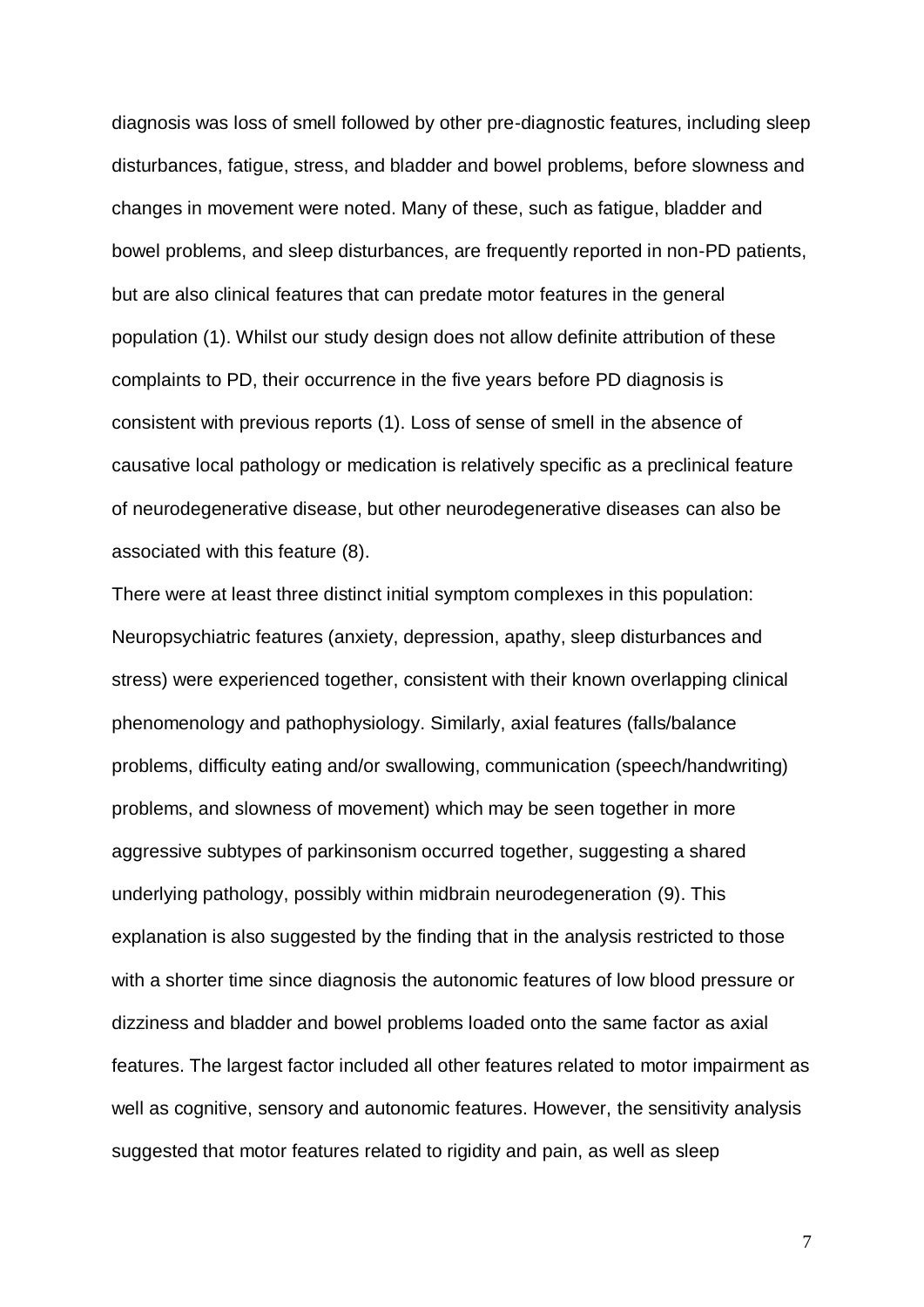disturbances occur in a different pattern than those related to other motor features including handwriting, reduced arm swing and tremor as well as loss of smell or taste. There was some overlap between the factors. Experiences of sleep disturbances and of stress occurred together with both the neuropsychiatric features and with the features related to motor impairment. This is likely to reflect the multifactorial nature of these features. Similarly, reports of slowness and of the combined question on communication difficulties due to speech and handwriting problems loaded on several factors, reflecting the broadness of the questions. Thinking and memory problems loaded comparably on all motor factors indicating indicating the lack of specificity of this question. Report of tremor did not load highly on any of the factors in the overall cohort, suggesting that it appears to develop at a different time than other pre-diagnostic features of PD. However, in the analysis restricted to those with a shorter disease duration, who are less likely to be affected by recall bias, tremor occurrence was associated with both apendicular motor features and psychiatric features, including anxiety, which may enhance an existing subtle tremor.

Whilst we are not aware of other studies exploring the temporal relationship between occurrence of prediagnostic features of PD, our results of retrospective reports of these features in patients with PD are comparable to others, with a range of prediagnostic features reportedly having occurred several years before diagnosis, without differences between different motor subtypes (Pont-Sunyer, Hotter et al. 2015). In addition to our own data based on primary care presentations before diagnosis of PD (1), others reported that pre-diagnostic features were experienced by patients with PD 10-15 years before diagnosis (10), and reported retrospectively that hyposmia, constipation, sleep disturbances, depression and anxiety had been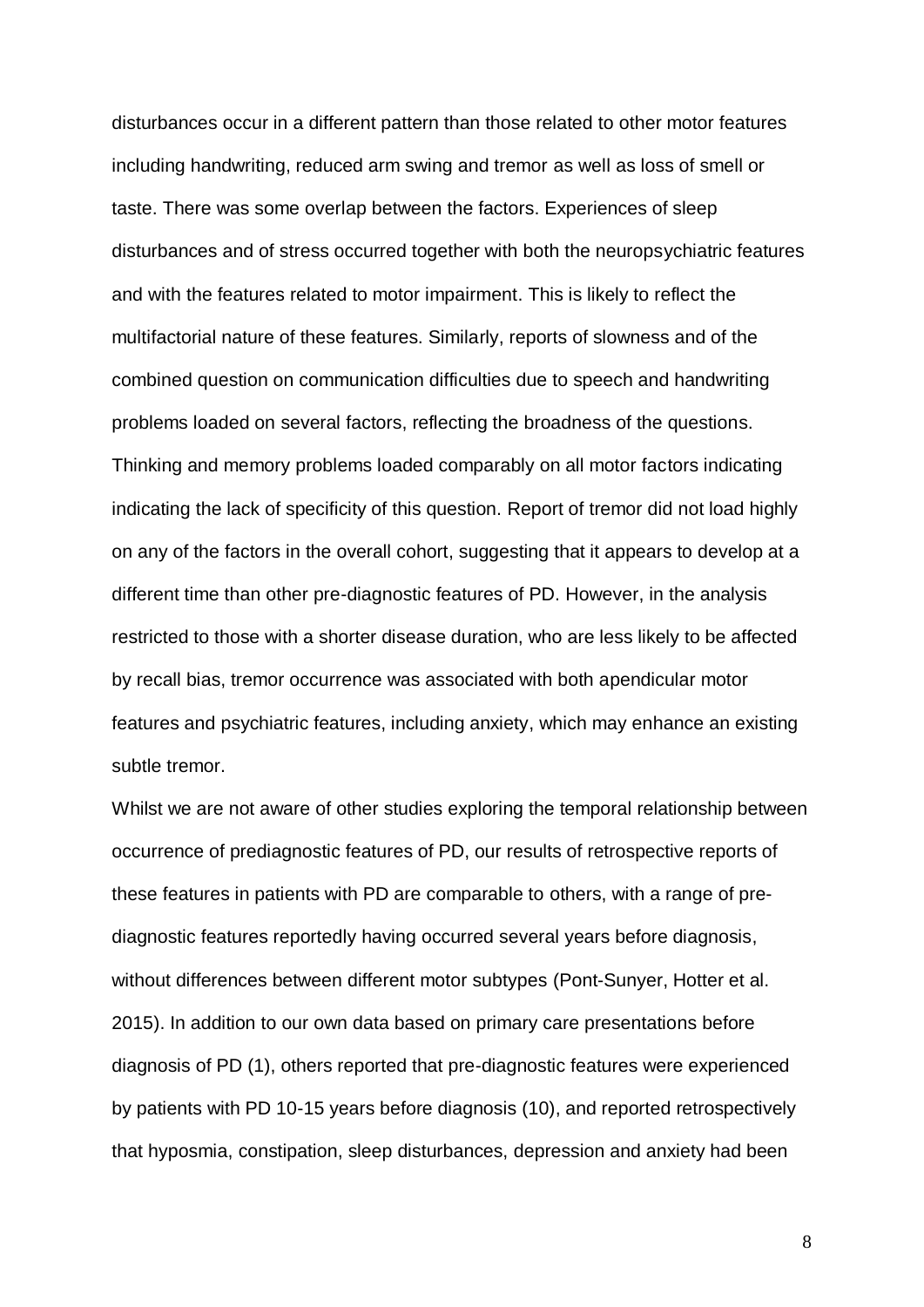present many years before motor features (11-15). These features have been used successfully to help predict occurrence of PD as components of the MDS research criteria for prodromal PD (Mahlknecht, Gasperi et al. 2018; Fereshtehnejad, Montplaisir et al. 2017, Pilotto, Heinzel et al. 2017, Mahlknecht, Gasperi et al. 2018) *Limitations*

The main limitation of this study is that it is a study of retrospectively reported initial symptoms in patients with a range of different disease duration, which may be subject to recall bias and individual experiences. In addition, there was no control group and it is likely that not all of the symptoms were due to PD. However, all features surveyed have been previously reported to be increased in patients with PD in the prediagnostic phase(1) and were attributed to PD by patients who were later diagnosed with PD. To our knowledge this is the first analysis of the temporal cooccurrence of prediagnostic motor and non-motor features of PD. The large sample size enabled robust conclusions on when prediagnostic features of PD are first experienced by patients with a later diagnosis of PD.

The results of this study also suggest that there are distinct combinations of clinical features in the prediagnostic phase of PD, which occur in a similar timeframe before diagnosis. These may reflect initial involvement of different underlying pathological areas and pathophysiological progression patterns. Assessing occurrence of these subgroups of prediagnostic features of PD may be helpful to differentially assess disease progression in this phase.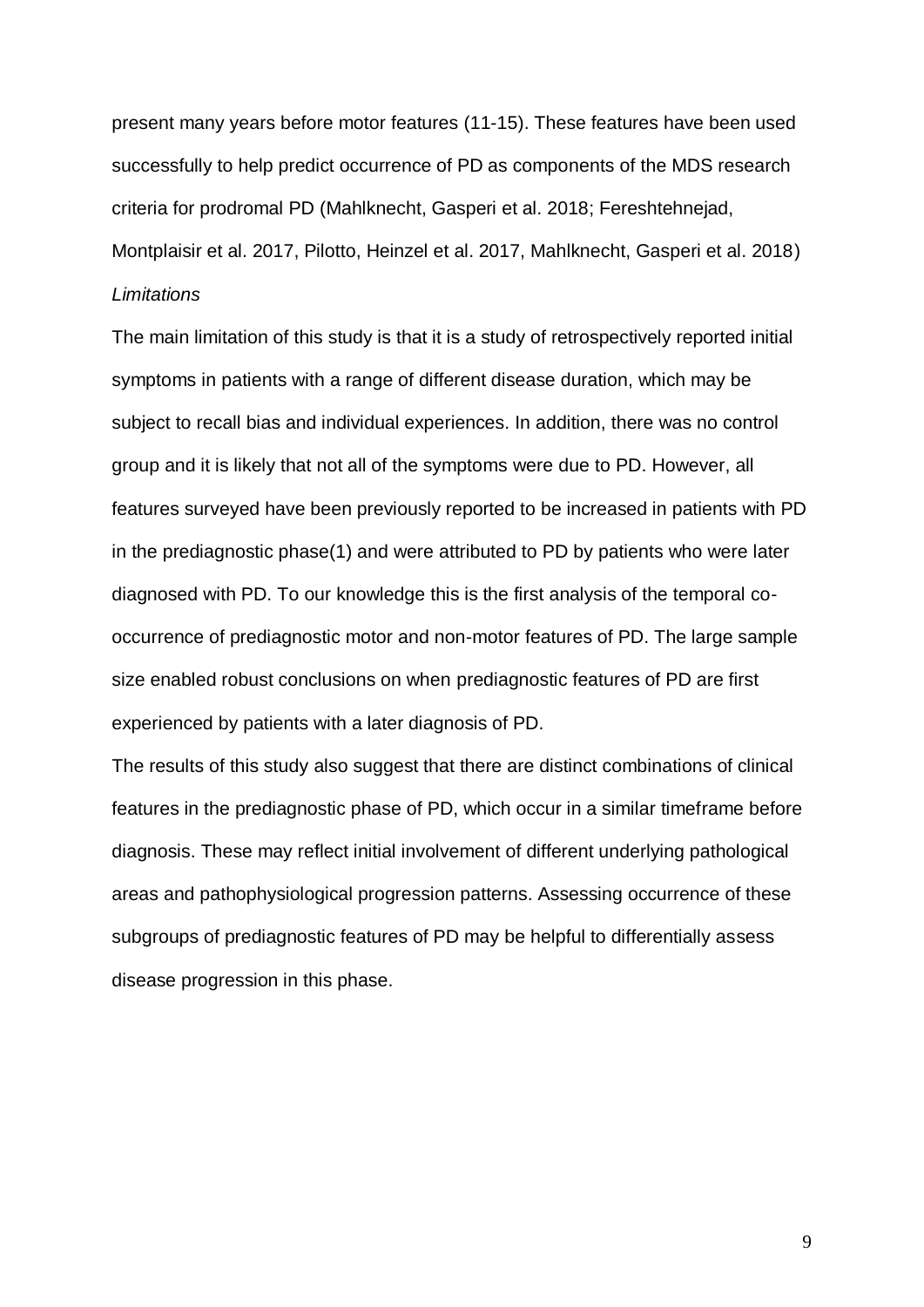Table 1. Participant characteristics

| Demographic Profile        |                               |                         |                     | <b>Disease Duration</b>                    |                 |                 |  |
|----------------------------|-------------------------------|-------------------------|---------------------|--------------------------------------------|-----------------|-----------------|--|
|                            |                               | M(SD)                   | <u>Mdn</u><br>(IOR) |                                            | M(SD)           | $Mdn (IQR)$     |  |
| Age                        |                               | 65.43(9.69)             | 67(12)              | Age when diagnosed                         | 58.65 (9.92)    | 60(14)          |  |
|                            |                               |                         |                     | Disease duration                           | 7.79(5.67)      | 6(7)            |  |
| Gender<br>Males<br>Females | $\underline{n}$<br>791<br>676 | (% )<br>53.9%<br>46.1 % |                     |                                            |                 |                 |  |
|                            |                               |                         |                     | Length of diagnosis                        | $\underline{n}$ | $\frac{(0)}{0}$ |  |
| <b>Area</b><br>Rural       | $\underline{n}$<br>278        | (% )<br>19 %            |                     | Less than 1 year                           | 143             | 9.7 %           |  |
| Town                       | 530                           | 36.2 %                  |                     | At least 1 year but<br>less than 2 years   | 134             | 9.1 %           |  |
| City                       | 658                           | 44.9 %                  |                     | At least 2 years but<br>less than 3 years  | 172             | 11.7 %          |  |
|                            |                               |                         |                     | At least 3 years but<br>less than 5 years  | 252             | 17.2 %          |  |
| <b>Employment</b>          | $\underline{n}$               | (% )                    |                     | At least 5 years but<br>less than 10 years | 436             | 29.7 %          |  |
| Employed                   | 292                           | 19.9 %                  |                     | More than 10 years                         | 329             | 22.4 %          |  |
| Unemployed                 | 1175                          | 80.1 %                  |                     |                                            |                 |                 |  |

*Note.*  $M = \text{Mean}$ ;  $SD = \text{Standard deviation}$ ;  $Mdn = \text{Median}$ ;  $IQR = \text{Interquartile range}$ ;  $n = \text{Sample}$ size.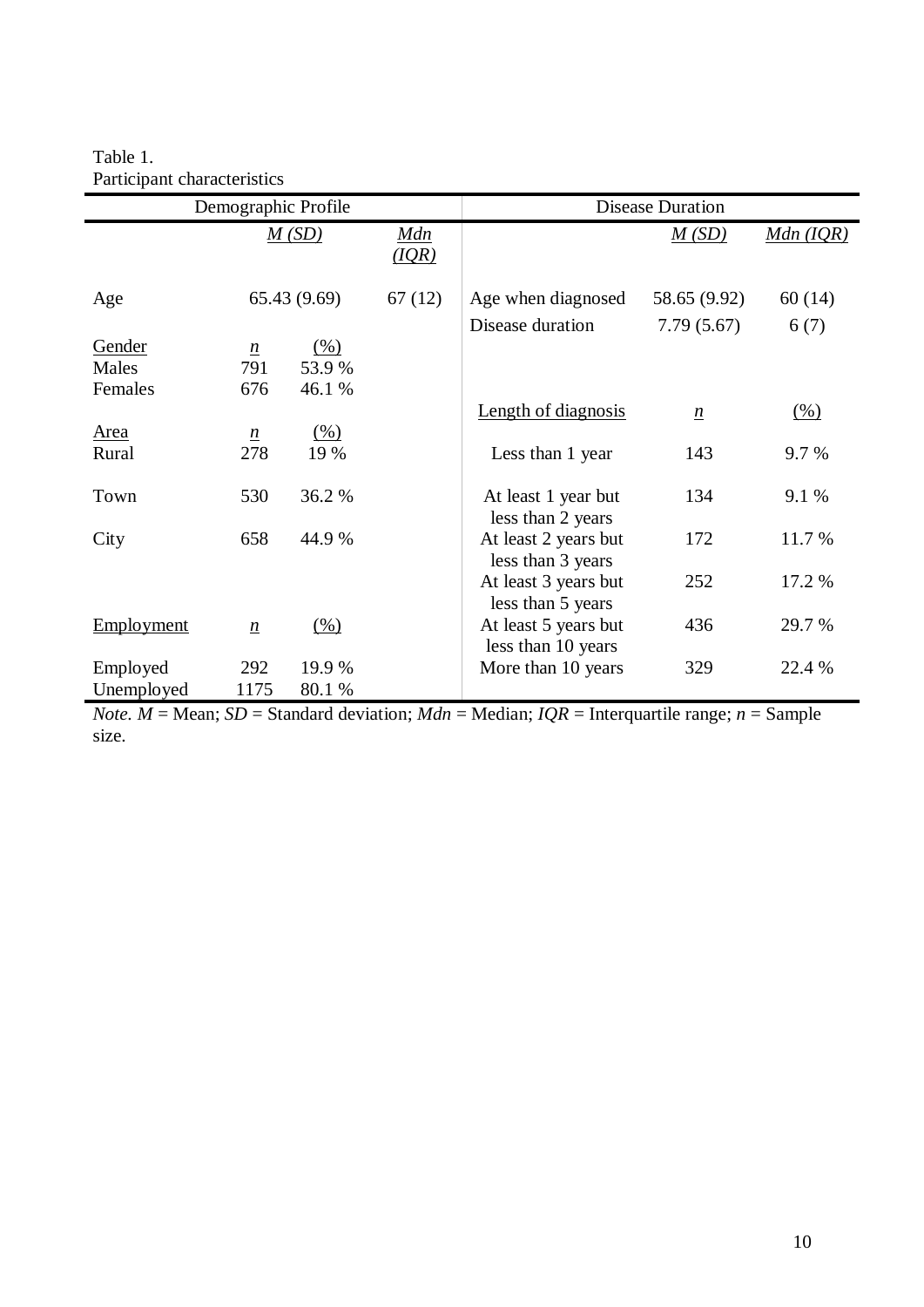| <b>Symptom</b>                                        | 5 years or<br>more $(\% )$ | <u>3-4 years (%)</u> | $1$ to 2 years<br>$\frac{(0)}{6}$ | Less than 1<br>year (%) | Total n without<br>symptom $(\%)$ |
|-------------------------------------------------------|----------------------------|----------------------|-----------------------------------|-------------------------|-----------------------------------|
| Loss of smell or taste                                | 222(15.1)                  | 134(9.1)             | 134(9.1)                          | 161(11)                 | 815 (55.6)                        |
| <b>Sleep problems</b>                                 | 168(11.5)                  | 122(8.3)             | 182 (12.4)                        | 156(10.6)               | 838 (57.1)                        |
| <b>Fatigue</b>                                        | 166(11.3)                  | 157(10.7)            | 250(17)                           | 218 (14.9)              | 676(46.1)                         |
| <b>Stress</b>                                         | 162(11)                    | 137(9.3)             | 188 (12.8)                        | 144(9.8)                | 834 (56.9)                        |
| <b>Bladder and bowel</b><br>problems                  | 153(10.4)                  | 103(7)               | 128(8.7)                          | 85(5.8)                 | 997 (68)                          |
| <b>Changes in movement</b>                            | 138 (9.4)                  | 211(14.4)            | 492 (33.5)                        | 336(22.9)               | 290 (19.8)                        |
| Pain                                                  | 135(9.2)                   | 115(7.8)             | 182 (12.4)                        | 160(10.9)               | 874 (59.6)                        |
| <b>Rigidity/stiffness</b>                             | 128(8.7)                   | 144(9.8)             | 267(18.2)                         | 264(18)                 | 662(45.1)                         |
| Low blood pressure or<br>dizziness                    | 115(7.8)                   | 84(5.7)              | 120(8.2)                          | 121(8.2)                | 1026 (69.9)                       |
| <b>Depression</b>                                     | 108(7.4)                   | 83(5.7)              | 119(8.1)                          | 98 (6.7)                | 1059 (72.2)                       |
| <b>Muscle cramps</b>                                  | 105(7.2)                   | 118(8)               | 201 (13.7)                        | 200(13.6)               | 841 (57.3)                        |
| <b>Skin and/or sweating</b><br>problems               | 105(7.2)                   | 81(5.5)              | 113(7.7)                          | 97(6.6)                 | 1069 (72.9)                       |
| <b>Tremor</b>                                         | 105(7.2)                   | 107(7.3)             | 262 (17.9)                        | 365(24.9)               | 626(42.7)                         |
| <b>Slowness of movement</b>                           | 101(6.9)                   | 146(10)              | 334 (22.8)                        | 305(20.8)               | 580 (39.5)                        |
| <b>Anxiety</b>                                        | 90(6.1)                    | 65(4.4)              | 83(5.7)                           | 121(8.2)                | 1096 (74.7)                       |
| <b>Communication (incl.</b><br>speech or handwriting) | 89(6.1)                    | 133(9.1)             | 270 (18.4)                        | 292 (19.9)              | 682 (46.5)                        |
| <b>Thinking or memory</b><br>problems                 | 73(5)                      | 96(6.5)              | 169(11.5)                         | 193 (13.2)              | 935 (63.7)                        |
| <b>Falls/balance problems</b>                         | 64 (4.4)                   | 81(5.5)              | 142(9.7)                          | 170(11.6)               | 1009(68.8)                        |
| <b>Apathy</b>                                         | 46(3.1)                    | 44(3)                | 98 (6.7)                          | 84(5.7)                 | 1195 (81.5)                       |
| Difficulty eating and/or<br>swallowing                | 39(2.7)                    | 19(1.3)              | 94(6.4)                           | 117(8)                  | 1196 (81.5)                       |
| Freezing                                              | 33(2.2)                    | 60(4.1)              | 97(6.6)                           | 135(9.2)                | 1140 (77.7)                       |

Table 2. Number (%) of patients that experienced each symptom before diagnosis by time before onset.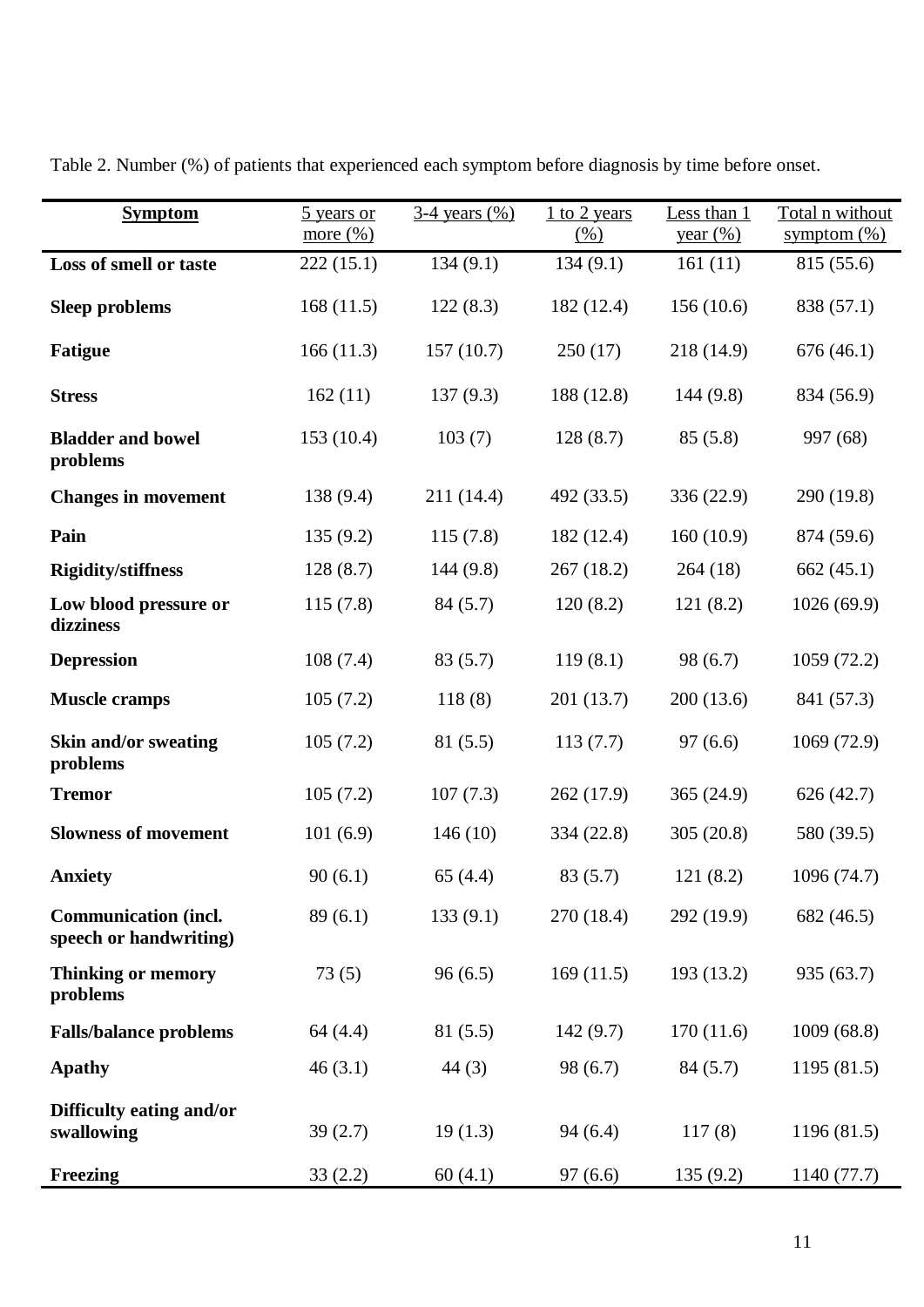|                                                |                | <b>Component</b> |                |
|------------------------------------------------|----------------|------------------|----------------|
| <b>Symptom</b>                                 | $\overline{1}$ | $\overline{2}$   | $\overline{3}$ |
| Rigidity/stiffness                             | .686           | .106             | .321           |
| Slowness of movement                           | .634           | .096             | .466           |
| Muscle cramps                                  | .626           | .273             | .123           |
| Fatigue                                        | .617           | .368             | .229           |
| Changes in movements, incl. arm swing          | .590           | .046             | .326           |
| <b>Stress</b>                                  | .583           | .539             | .010           |
| Pain                                           | .578           | .308             | .157           |
| Loss of smell or taste                         | .546           | .031             | .111           |
| Thinking or memory problems                    | .535           | .232             | .372           |
| Communication<br>(incl.<br>speech<br><b>or</b> | .507           | .095             | .490           |
| handwriting)                                   |                |                  |                |
| Sleep problems                                 | .499           | .475             | .211           |
| Skin and/or sweating problems                  | .473           | .410             | .203           |
| Low blood pressure or dizziness                | .462           | .244             | .284           |
| Tremor/shaking                                 | .313           | .305             | .052           |
| Anxiety                                        | .141           | .804             | .170           |
| Depression                                     | .214           | .775             | .173           |
| Apathy                                         | .004           | .692             | .370           |
| Bladder and bowel problems                     | .308           | .365             | .339           |
| Difficulty eating and/or swallowing            | .132           | .278             | .707           |
| Freezing                                       | .248           | .195             | .700           |
| Falls (balance problems)                       | .330           | .191             | .657           |

Table 3. Factor loadings for each clinical feature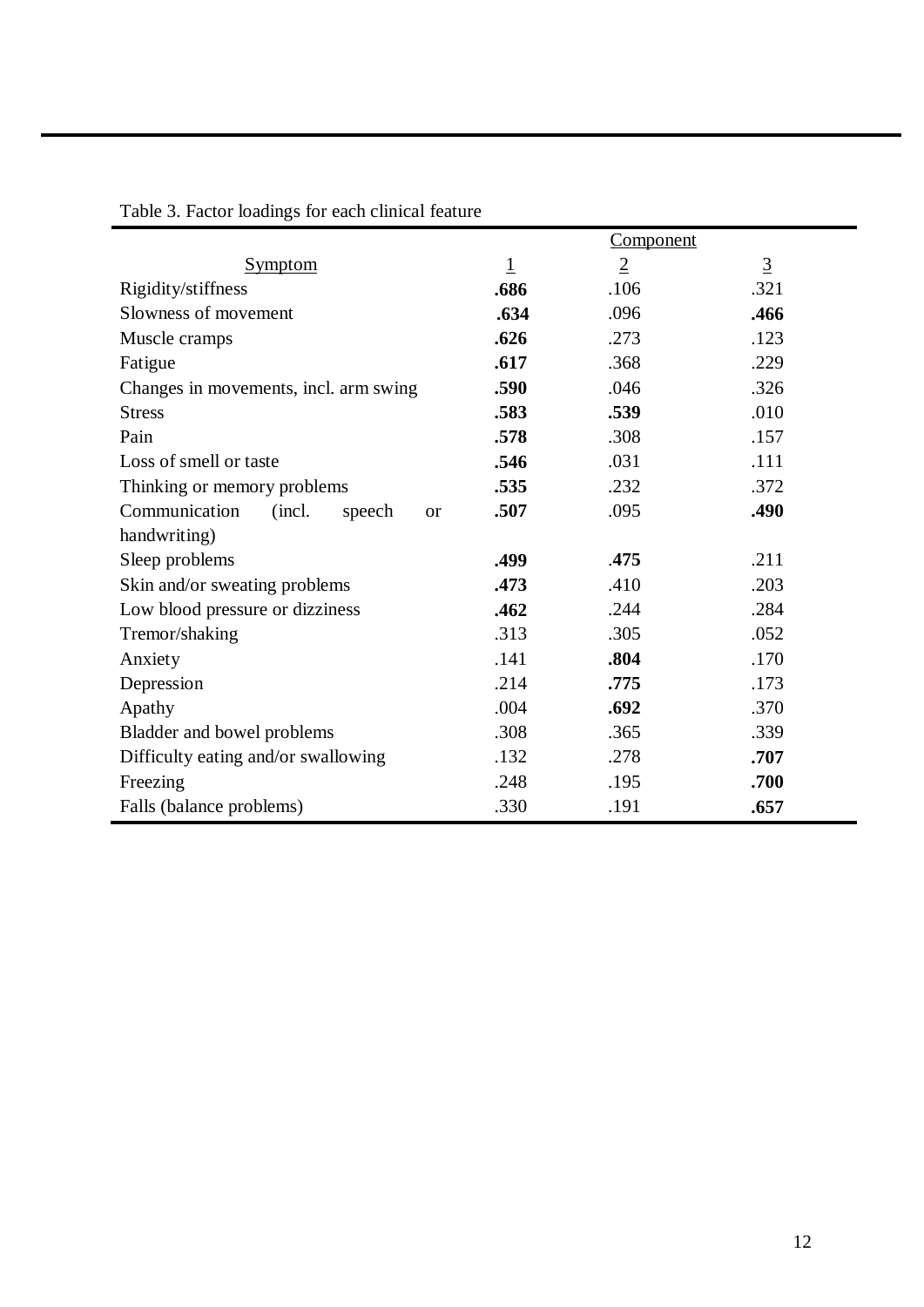|                                             | <b>Component</b> |                |                |                |
|---------------------------------------------|------------------|----------------|----------------|----------------|
| Symptom                                     | 1                | $\overline{2}$ | $\overline{3}$ | $\overline{4}$ |
| Rigidity/stiffness                          | .612             | .027           | .244           | .441           |
| Slowness of movement                        | .459             | .025           | .351           | .553           |
| Muscle cramps                               | .712             | .143           | .160           | .152           |
| Fatigue                                     | .491             | .312           | .219           | .467           |
| Changes in movements, incl. arm swing       | .328             | .106           | .228           | .558           |
| <b>Stress</b>                               | .490             | .521           | .082           | .328           |
| Pain                                        | .708             | .181           | .219           | .066           |
| Loss of smell or taste                      | $-.028$          | .117           | .188           | .653           |
| Thinking or memory problems                 | .305             | .229           | .352           | .463           |
| Communication (incl. speech or handwriting) | .280             | .135           | .294           | .553           |
| <b>Sleep Problems</b>                       | .548             | .470           | .257           | .092           |
| Skin and/or sweating problems               | .513             | .343           | .242           | .127           |
| Low blood pressure or dizziness             | .314             | .081           | .525           | .205           |
| Tremor/shaking                              | .042             | .478           | $-.174$        | .496           |
| Anxiety                                     | .211             | .792           | .181           | .121           |
| Depression                                  | .244             | .752           | .191           | .163           |
| Apathy                                      | .054             | .685           | .416           | .084           |
| Bladder and bowel problems                  | .234             | .313           | .550           | .047           |
| Difficulty eating and/or swallowing         | .017             | .252           | .616           | .248           |
| Freezing                                    | .230             | .103           | .631           | .192           |
| Falls (balance problems)                    | .321             | .092           | .576           | .224           |

Table 4. Factor loadings for each clinical feature in those within 5 years of diagnosis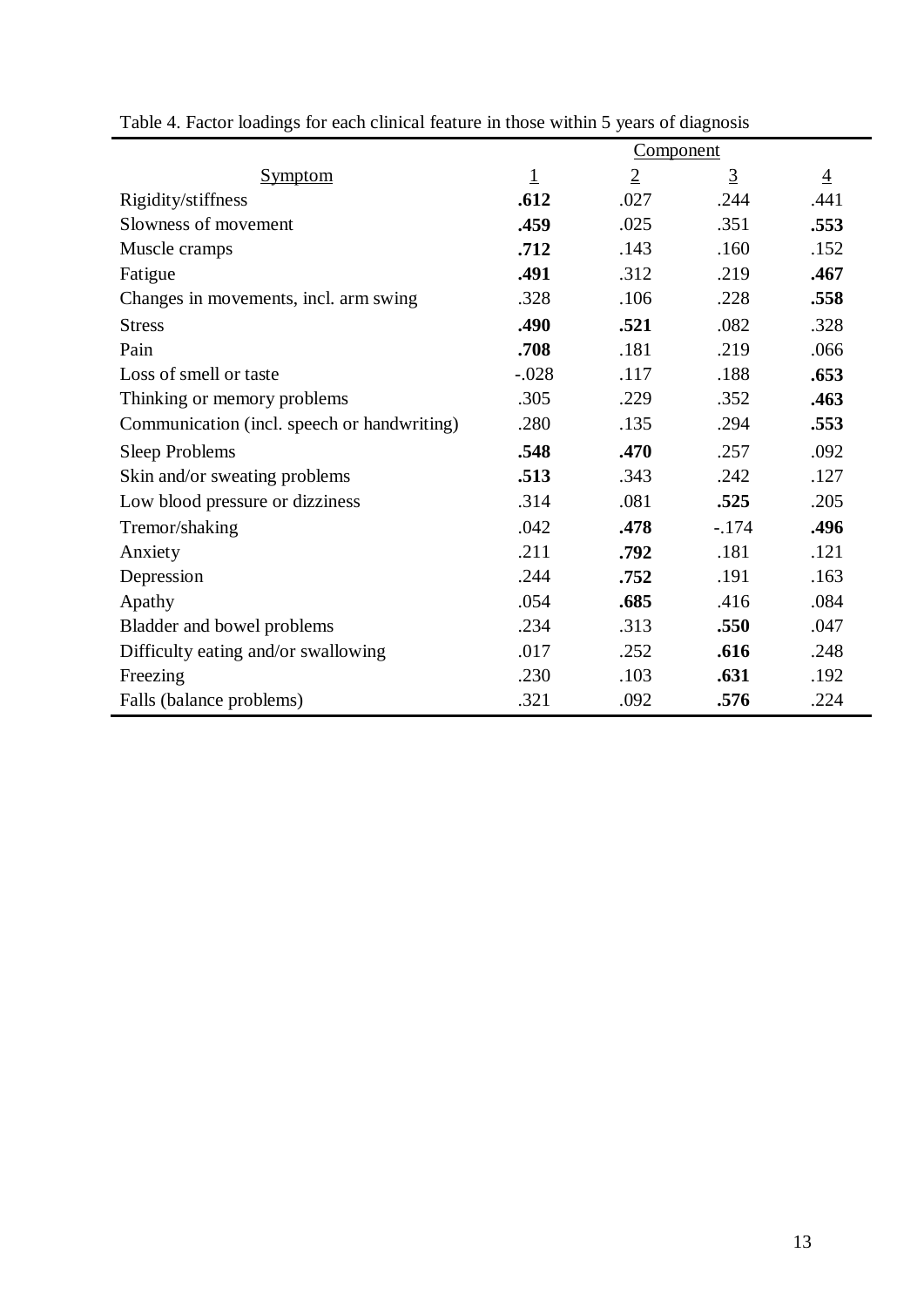

*Figure 1.* Number of patients who had (black) and had not experienced (white) each of the symptoms.